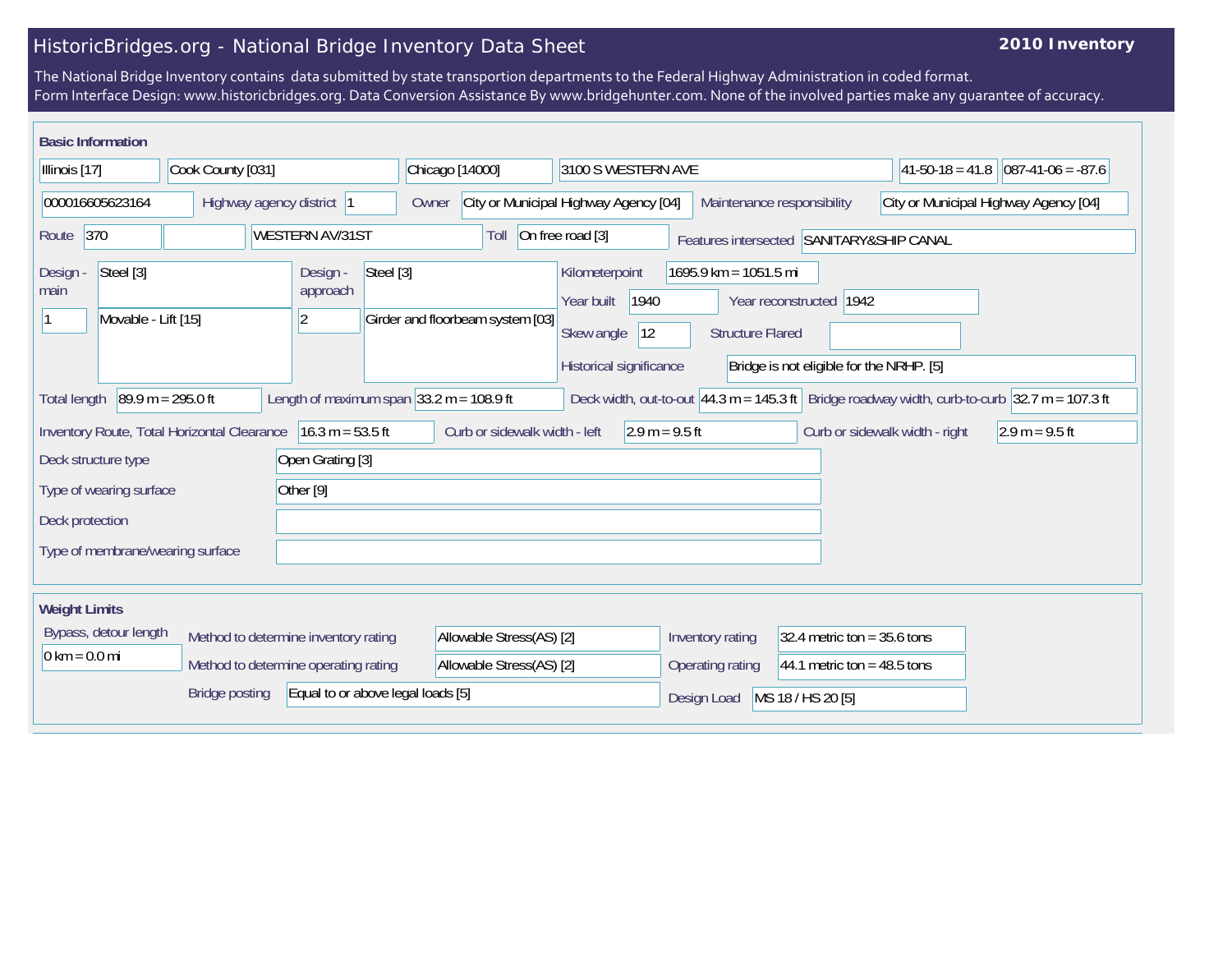| <b>Functional Details</b>                                                                                                                           |                                                                                                                            |  |  |  |  |  |  |  |  |
|-----------------------------------------------------------------------------------------------------------------------------------------------------|----------------------------------------------------------------------------------------------------------------------------|--|--|--|--|--|--|--|--|
| 2021<br>43100<br>Average daily truck traffi<br>Year 2006<br>Future average daily traffic<br>32670<br>Average Daily Traffic<br> 15<br>%<br>Year      |                                                                                                                            |  |  |  |  |  |  |  |  |
| Road classification<br>Other Principal Arterial (Urban) [14]                                                                                        | Approach roadway width<br>Lanes on structure 8<br>$37.5 m = 123.0 ft$                                                      |  |  |  |  |  |  |  |  |
| Type of service on bridge Highway [1]                                                                                                               | Bridge median Closed median with non-mountable bar<br>Direction of traffic 2 - way traffic [2]                             |  |  |  |  |  |  |  |  |
| No parallel structure exists. [N]<br>Parallel structure designation                                                                                 |                                                                                                                            |  |  |  |  |  |  |  |  |
| Type of service under bridge<br>Waterway [5]                                                                                                        | Lanes under structure<br>$ 0\rangle$<br>Navigation control<br>Navigation control on waterway (bridge permit required). [1] |  |  |  |  |  |  |  |  |
| $6.7 m = 22.0 ft$<br>Navigation vertical clearanc                                                                                                   | Navigation horizontal clearance $ 47.2 \text{ m} = 154.9 \text{ ft} $                                                      |  |  |  |  |  |  |  |  |
| Minimum vertical clearance over bridge roadway<br>Minimum navigation vertical clearance, vertical lift bridge<br>$4.88 \text{ m} = 16.0 \text{ ft}$ |                                                                                                                            |  |  |  |  |  |  |  |  |
| Minimum lateral underclearance reference feature Feature not a highway or railroad [N]                                                              |                                                                                                                            |  |  |  |  |  |  |  |  |
| Minimum lateral underclearance on left $0 = N/A$<br>Minimum lateral underclearance on right $ 0 = N/A$                                              |                                                                                                                            |  |  |  |  |  |  |  |  |
| Minimum vertical underclearance reference feature Feature not a highway or railroad [N]<br>Minimum Vertical Underclearance $ 0 = N/A$               |                                                                                                                            |  |  |  |  |  |  |  |  |
| Appraisal ratings - underclearances N/A [N]                                                                                                         |                                                                                                                            |  |  |  |  |  |  |  |  |
| <b>Repair and Replacement Plans</b>                                                                                                                 |                                                                                                                            |  |  |  |  |  |  |  |  |
| Type of work to be performed                                                                                                                        | Work done by                                                                                                               |  |  |  |  |  |  |  |  |
|                                                                                                                                                     |                                                                                                                            |  |  |  |  |  |  |  |  |
|                                                                                                                                                     | $ 0\rangle$<br>Bridge improvement cost<br>$ 0\rangle$<br>Roadway improvement cost                                          |  |  |  |  |  |  |  |  |
|                                                                                                                                                     | Length of structure improvement<br>$ 0 m = 0.0 ft$<br>Total project cost<br>$ 0\rangle$                                    |  |  |  |  |  |  |  |  |
|                                                                                                                                                     | Year of improvement cost estimate                                                                                          |  |  |  |  |  |  |  |  |
|                                                                                                                                                     | Border bridge - percent responsibility of other state<br>Border bridge - state                                             |  |  |  |  |  |  |  |  |
|                                                                                                                                                     | Border bridge - structure number                                                                                           |  |  |  |  |  |  |  |  |